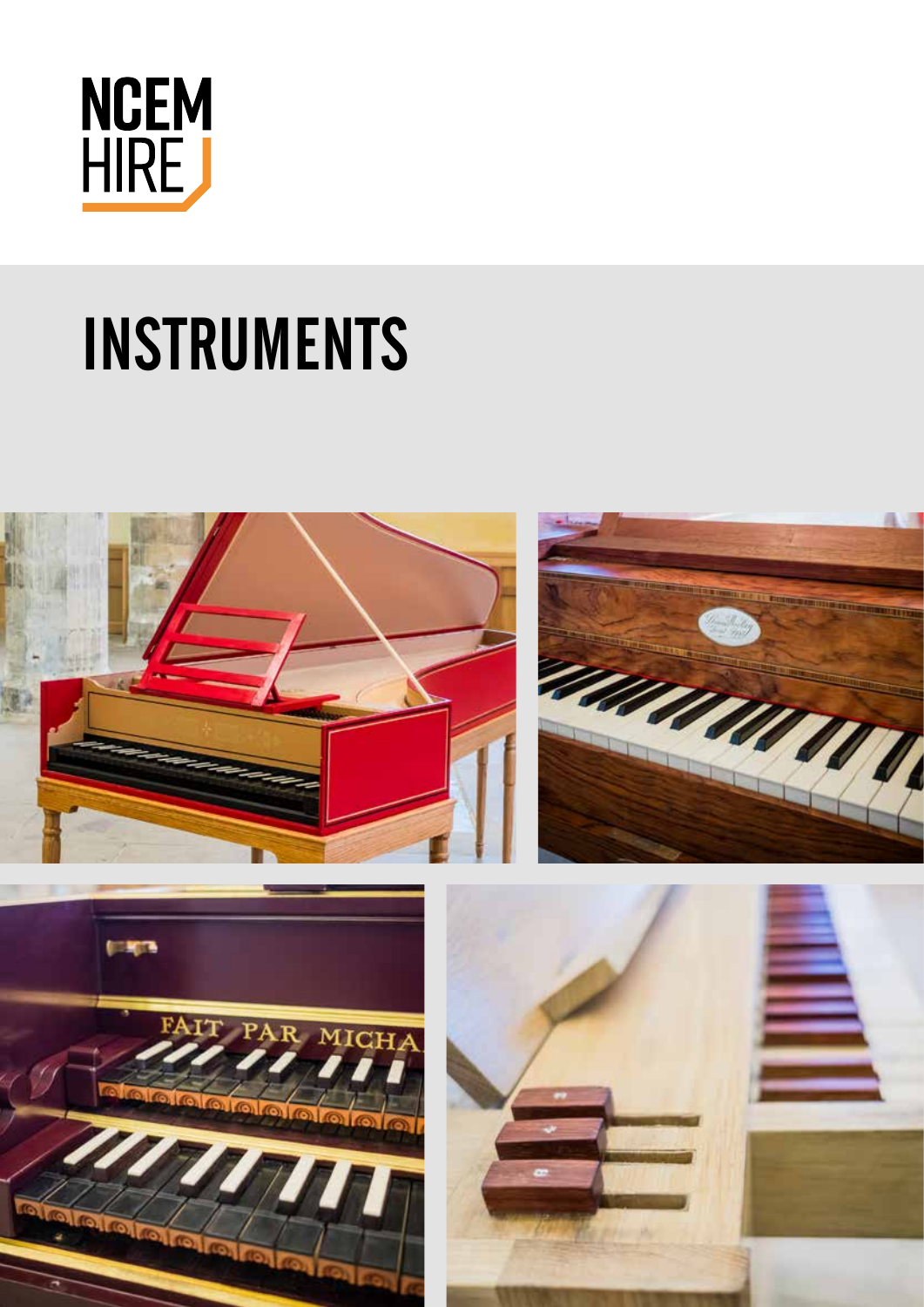## INSTRUMENT HIRE INFORMATION PACK

## Contact Details

Christopher Roberts & Emily Lynn National Centre for Early Music St Margaret's Church Walmgate York YO1 9TL

T: (01904) 632220 E: events@ncem.co.uk W: hire.ncem.co.uk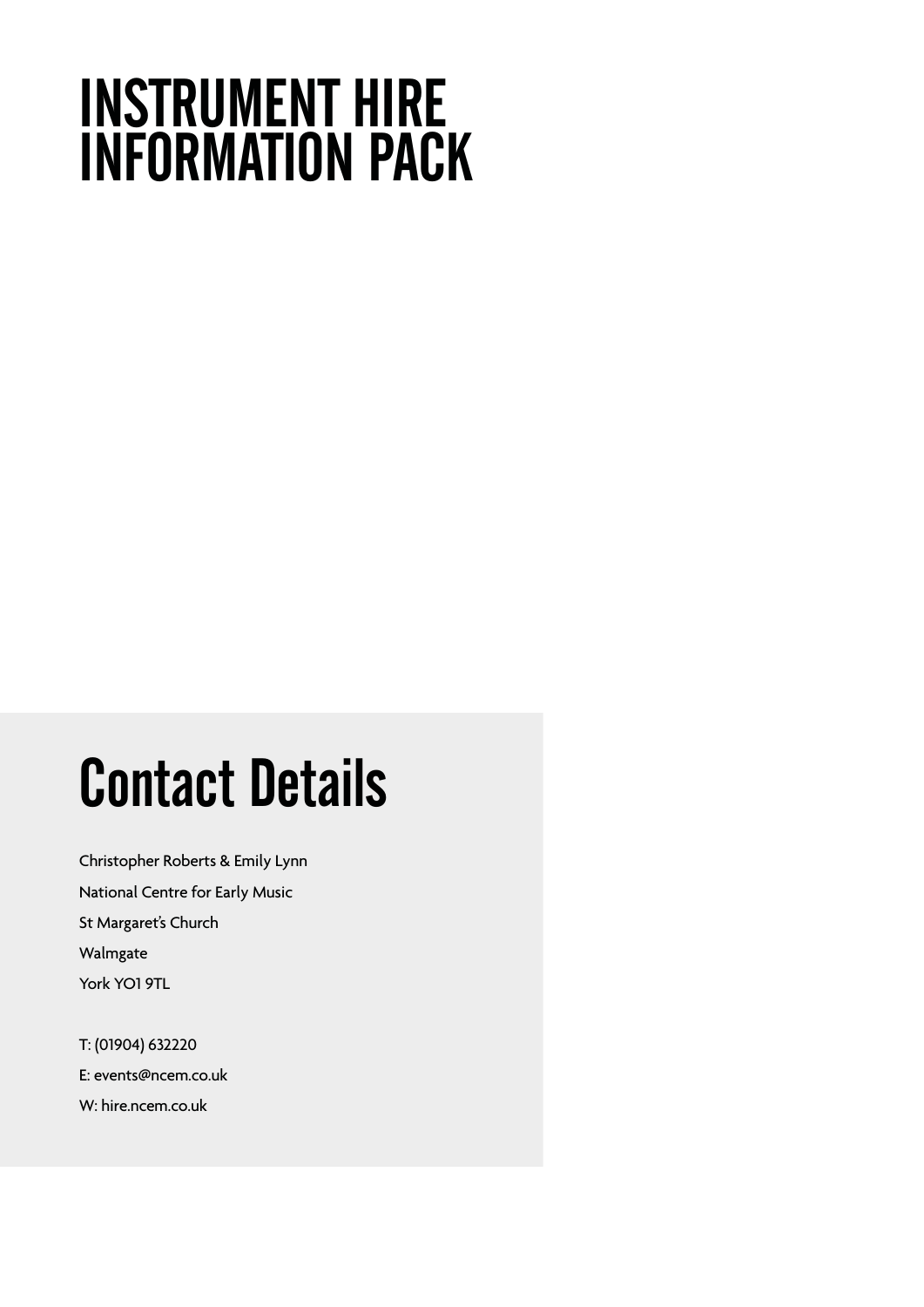### INSTRUMENTS AVAILABLE FOR HIRE

### **Single manual harpsichord after Michael Mietke c.1710 (German)**

Maker: Colin Booth, 1998 Compass: GG – e3 Strung at A 415 Hz, transposes up a semitone 8 foot + 8 foot + buff 218 x 90 x 24 cm Painted in red (stand separate)

#### **Double manual harpsichord after Goermans-Taskin 1783 (Franco-Flemish)**

Maker: Michael Johnson, 1997 Working compass at A 415 and A 440 Hz: FF – ff3 (no bottom FF at A 392 Hz) Strung at A 415 Hz, transposing up and down a semitone Two 8 ft choirs, plus a 4 ft 247 x 102 x 30 cm Lacquered in dark red and decorated with gold leaf in the French 18th century style (stand separate)

### **Fortepiano after J. Fritz 1820 (Viennese)**

Maker: Dennis Woolley, 1998 Compass:  $61/2$  octaves (CC –  $f4$ ) Pitch A 430 Hz (NB cannot be tuned to modern concert pitch) Size 246 x 125 x 90 cm (stand separate)

### **Chamber organ**

Maker: Peter Collins 1995 Three-stop continuo organ (stops Wood Gedact 8, Flute 4, Principal 2) Compass:  $CC - g$  (56 notes) With transposer (one semitone higher or lower from A440) Oak case 3 ft 7 in (height) x 3 ft 6 in (width) x 1 ft 9 in (depth) 5. 6'6" grand piano Maker: Bosendorfer (1999) Tuned to modern pitch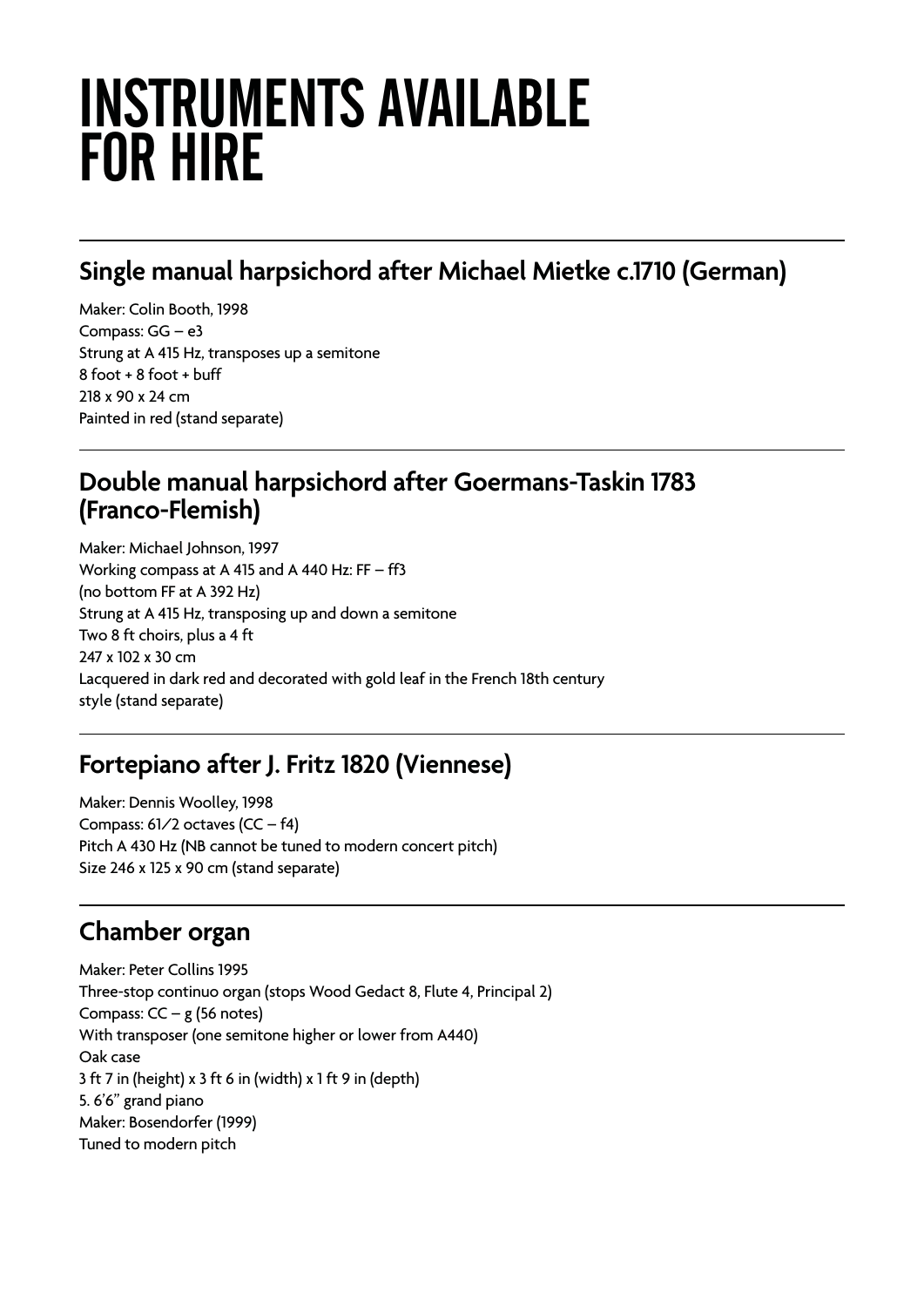# HIRE RATES (per day)

|                                                 | Harpsichords | Fortepiano   | Organ        | <b>Piano</b> |  |  |  |  |  |
|-------------------------------------------------|--------------|--------------|--------------|--------------|--|--|--|--|--|
| Concert + rehearsal in situ                     |              |              |              |              |  |  |  |  |  |
| Commercial organisation<br>Local/community rate | £250<br>£200 | £400<br>£250 | £250<br>£200 | £250<br>£100 |  |  |  |  |  |
| <b>Recording in situ</b>                        |              |              |              |              |  |  |  |  |  |
| Commercial organisation<br>Local/community rate | £250<br>£200 | £500<br>£250 | £250<br>£200 | £150<br>£100 |  |  |  |  |  |
| Additional day's hire in situ                   |              |              |              |              |  |  |  |  |  |
| Commercial organisation<br>Local/community rate | £150<br>£75  | £250<br>£250 | £150<br>£75  | £100<br>£50  |  |  |  |  |  |
| Concert + rehearsal 'on tour'                   |              |              |              |              |  |  |  |  |  |
| Commercial organisation<br>Local/community rate | £250<br>£200 |              | £250<br>£200 |              |  |  |  |  |  |

Recording & additional days hire pro rata – quotes on request

Please note that all costs are subject to VAT.

The cost of transport costs will be charged in addition to hire charges above (according to distance: please ring for a quotation).

For 'in situ' hires, the NCEM can also organise tuning of the instrument if required. The costs of tuning will be added to the hire charge. It should be possible for most organ builders to tune the organ but the harpsichord and fortepiano need specialist treatment.

Please ring the NCEM for advice as necessary.

Since these instruments are heavy, we advise having strong helpers to move them:

minimum two for Colin Booth harpsichord, three for Michael Johnson harpsichord; four for fortepiano (this instrument is very heavy and easily damaged); two for chamber organ.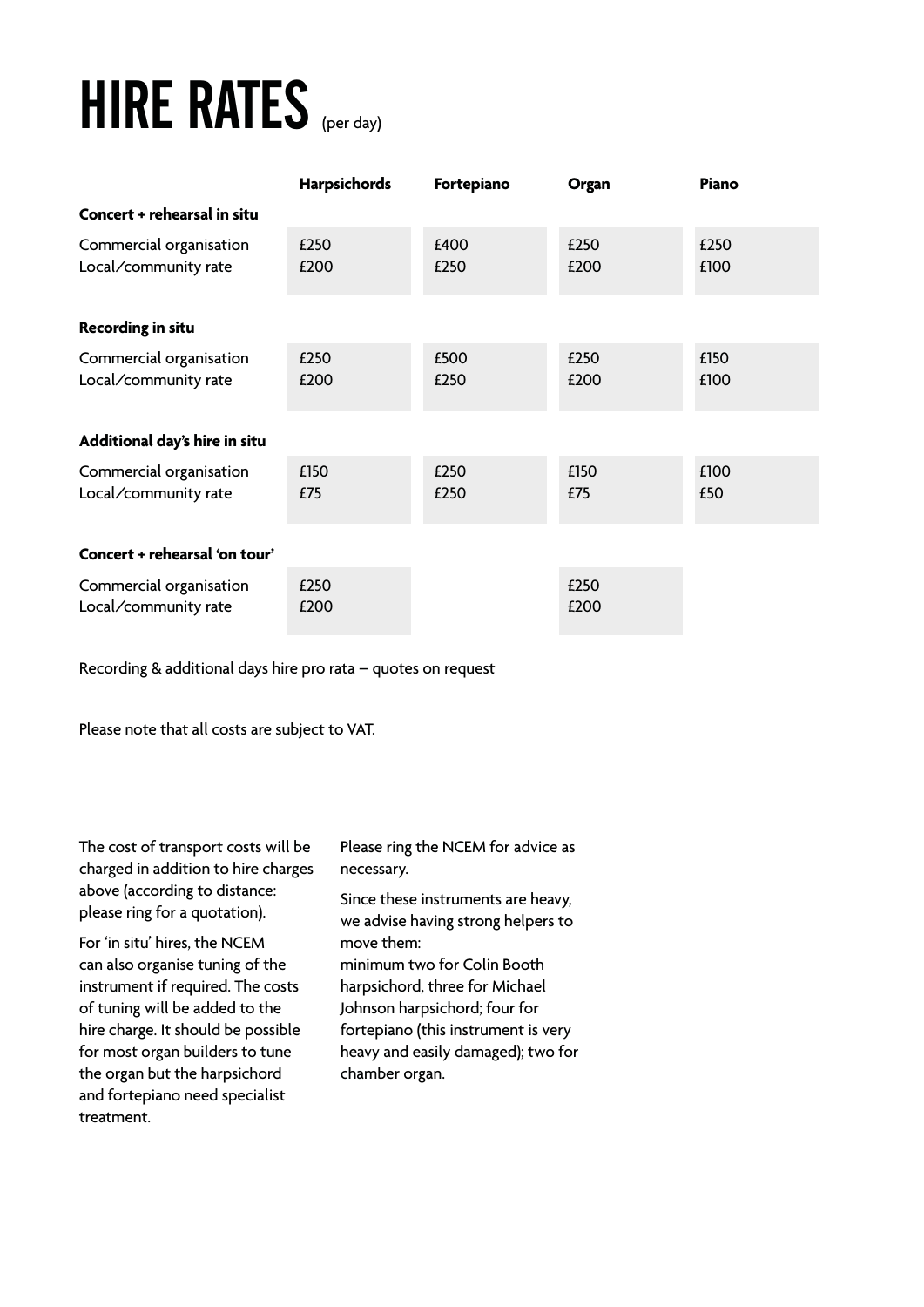### TERMS AND CONDITIONS OF HIRE

1. 1. THE HIRER will, during the period of the hiring, be responsible for supervision of the instrument(s) and ensure its safety from damage however slight. THE HIRER shall indemnify the Foundation for the cost of repair of any damage done to any part of the instrument(s) during the period of the hiring as a result of the hiring.

2. THE HIRER must not attempt any repair or alteration to the instrument(s) in any circumstances without written permission from the Foundation. Any repairs must be undertaken by a recognised expert.

3. THE HIRER shall not use the instrument(s) for any purpose other than that described in the hiring agreement and shall not sub-hire or use the instrument(s). THE HIRER is responsible for the safe and correct use of the instrument(s) during the hire period.

4. THE HIRER agrees to keep the instrument(s) clean, covered when not in use, and away from radiators, extremes of temperature, dampness and out of the sun.

5. THE HIRER is responsible for the secure storage of the instrument(s) on 'on tour' hires away from the NCEM.

6. THE HIRER acknowledges that the instrument(s) are both valuable and vulnerable and should be tuned by a recognised expert. Any damage incurred to the instrument(s) by an inexperienced/inadequate tuner/movers will be charged at cost.

7. THE HIRER agrees to follow the instrument moving instructions as outlined with at least the minimum number of people.

8. AT THE END of the hiring, THE HIRER shall be responsible for leaving/returning the instrument properly secured and covered.

9. THE HIRER will provide a copy of their insurance policy to the NCEM before the period of hire commences.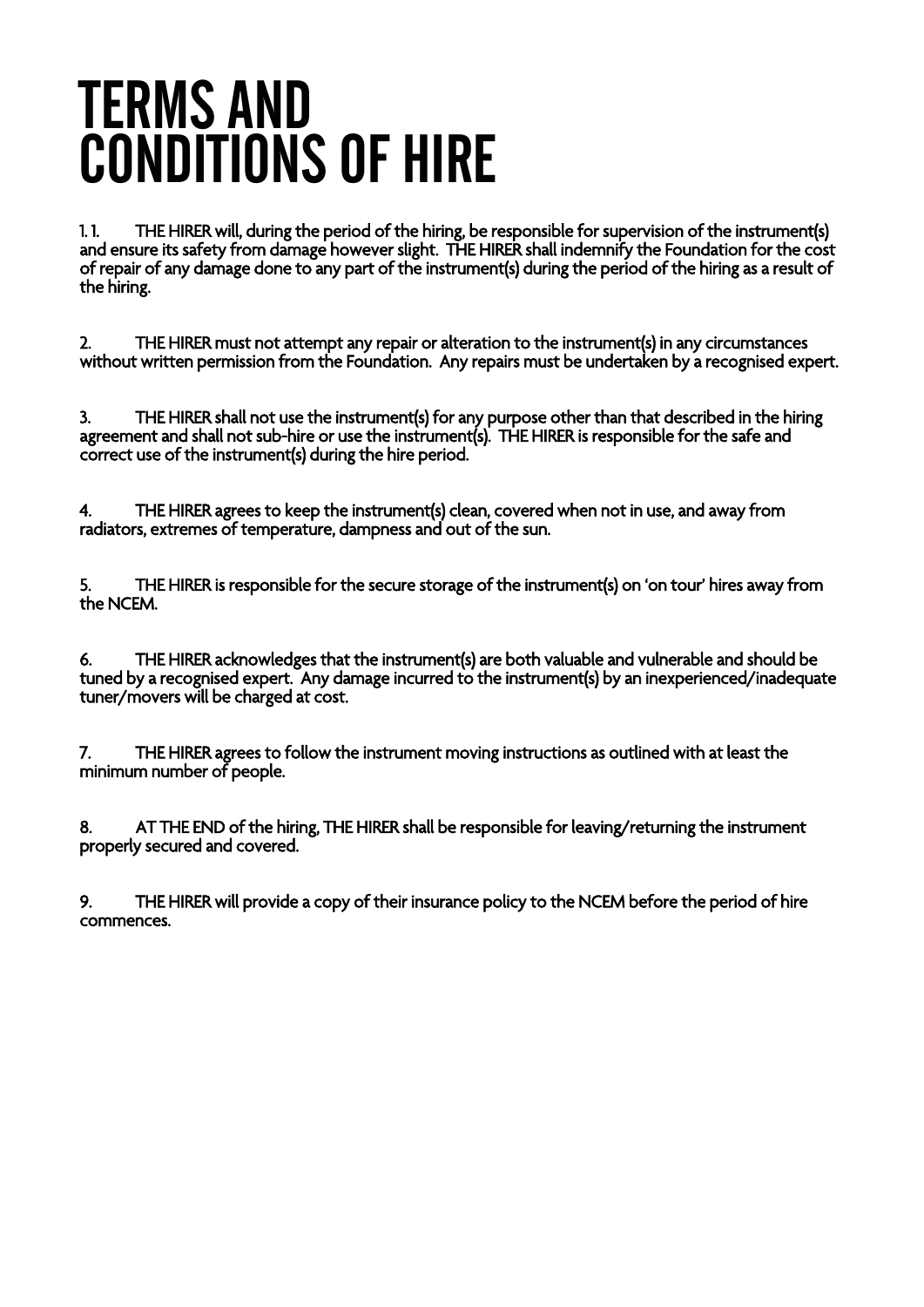

## BOOKING FORM INSTRUMENT HIRE

| Organisation                |  |
|-----------------------------|--|
| <b>Contact Name</b>         |  |
| Position in<br>Organisation |  |
| Address                     |  |
|                             |  |
| Post Code                   |  |
| Tel                         |  |
| Mobile                      |  |
| email                       |  |

Venue in which the instrument will be used

### **Instrument to hire**

|                | Single manual harpsichord | Chamber organ     | Fortepiano |
|----------------|---------------------------|-------------------|------------|
|                | Double manual harpsichord | Bosendorfer piano |            |
|                |                           |                   |            |
| Date/s of Hire |                           |                   |            |
|                |                           |                   |            |
| Cost of hire   |                           |                   |            |